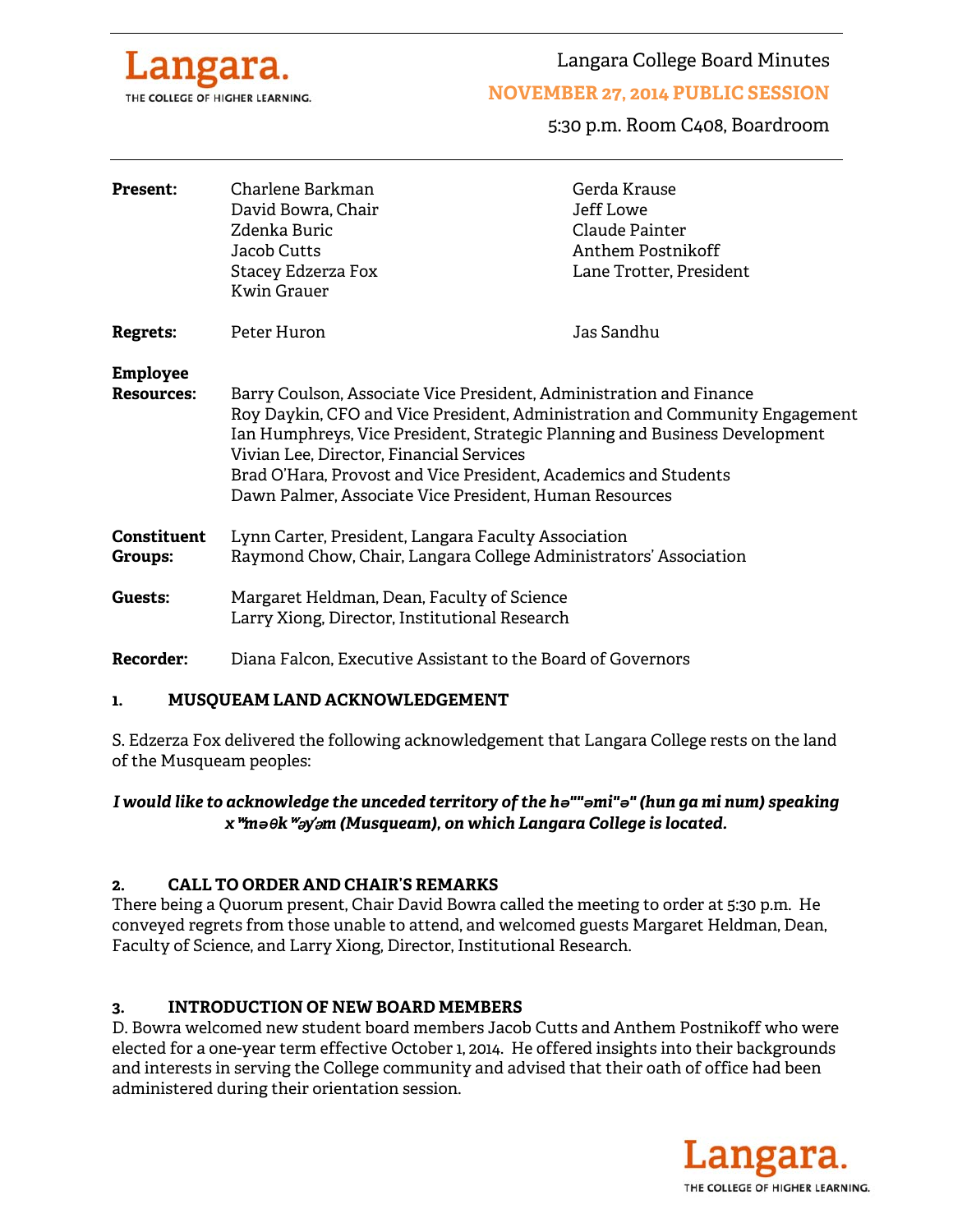# **4. APPROVAL OF AGENDA/CONSENT AGENDA**

It was moved by K. Grauer, seconded by C. Painter and unanimously resolved:

#### **THAT, the Langara College Board approve the agenda and approve/acknowledge the following items and motion on the consent agenda:**

- 4.1 Minutes of the Public Meeting held September 25, 2014 Approved
- 4.2 Chair's Written Report Acknowledged
- 4.3 President's Written Report Acknowledged
- 4.4 Board Coordinating Committee a) Minutes of the meeting held October 22, 2014 – Acknowledged
- 4.5 New Building Task Force a) Minutes of the meeting held October 8, 2014 – Acknowledged
- 4.6 Langara Students' Union Audited Financial Statements for Fiscal Year Ending April 30, 2014 – Acknowledged
- 4.7 Langara Students' Union Council Report Acknowledged

# **5. CHAIR'S VERBAL REPORT**

The Chair highlighted two conferences that Board Members attend annually – the College and Institutes Canada (CICan – formerly ACCC) conference and the Association of Governing Boards (AGB) conference. Due to budget constraints, it was recommended and the Board agreed that board members forgo attendance at the CICan conference, and that 2-3 members attend the AGB Conference in 2015. The Chair also advised that in collaboration with BC Colleges and AGB, Langara College would be hosting a one-day AGB workshop in Vancouver on February 13, 2015. He recommended that 4-5 board members attend that session. Anyone interested in attending the AGB Conference or the workshop were asked to contact the Board office.

D. Bowra advised that he received a call from Amrik Virk, Minister of Advanced Education who inquired how the college was doing and to advise that there would be no additional funding coming from government.

# **6. PRESIDENT'S VERBAL REPORT**

L. Trotter provided a verbal report on the following:

- Premier's Trade Mission to India, October 8-19, 2014, attended by L. Trotter, B. O'Hara and A. Patel.
- The Langara College United Way fundraising campaign raised money through craft fairs, hot dog lunches, Santa photos by the Langara Social Club , and distribution of employee payroll deduction forms. Various college staff and professional dancers participated in the "Dancing with Our Stars" Langara edition where Reba Noel and Eddie Henrick were the winners.
- Highlight of meetings with senior staff from the Ministry of Advanced Education in the month of October 2014.
- $\bullet$  L. Trotter attended the  $2^{nd}$  annual joint Canada India Business Council/the Indus Entrepreneurs gala dinner on October 3, 2014, as part of the head table.
- Langara hosted a debate between the mayoral candidates for the City of Vancouver on October 22, 2014, to a sold-out audience. Moderated by Gary Mason, a columnist with the Globe and Mail, alumni of Langara College, and the Board Chair of the Langara College Foundation, the candidates were asked a series of questions by a panel which included Langara Journalism faculty member, Frances Bula, and a student from the journalism program.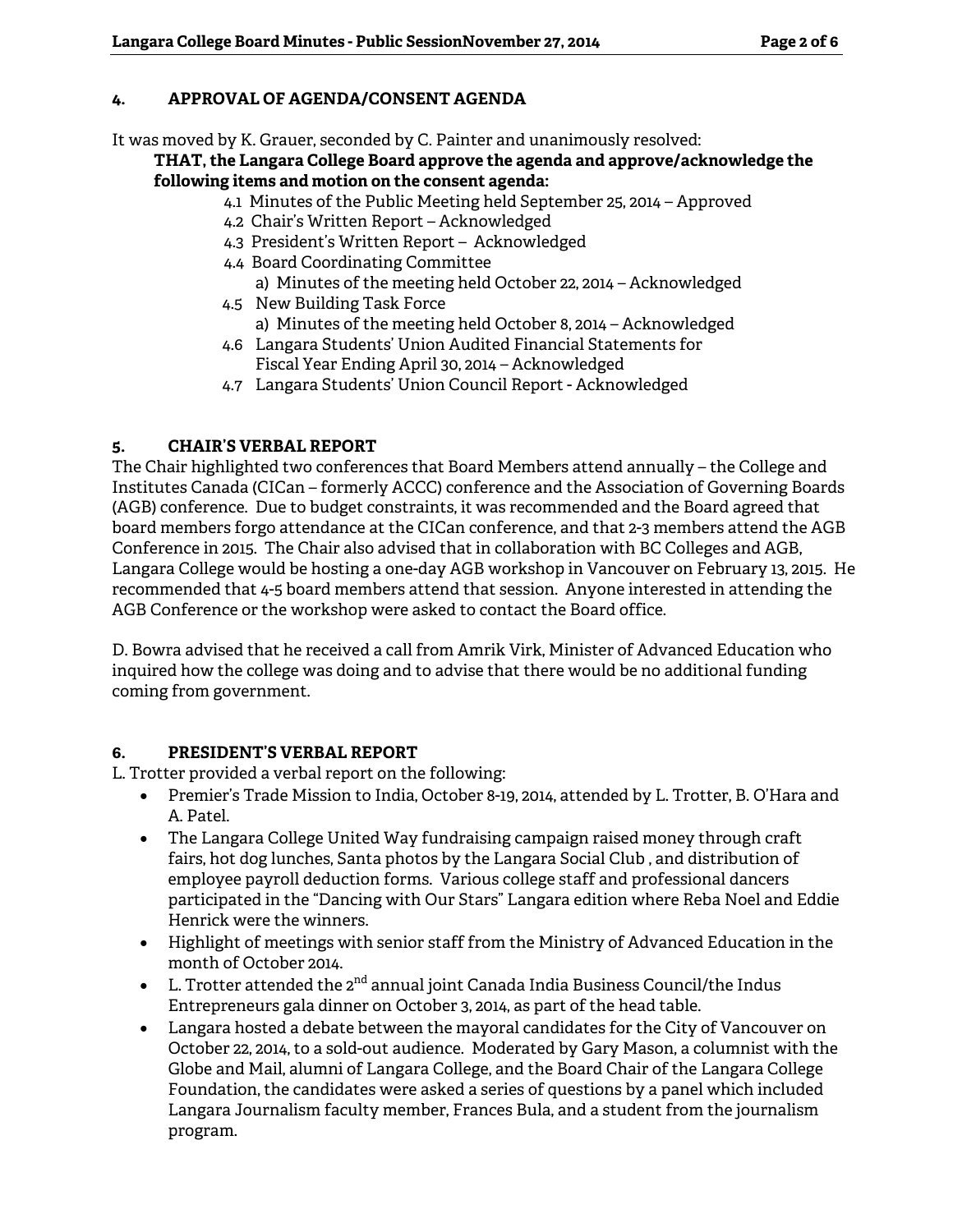- $\bullet$  L. Trotter attended the 2<sup>nd</sup> annual Joint Business in Vancouver/McKay forums BC CEO Awards on November 18, 2014.
- On November 20, 2014, L. Trotter made a presentation at a Philosopher's Jam session on a paper he co-authored with a BCIT colleague on Academic Freedom.
- R. Daykin, CFO and Vice President, Administration and Community Engagement will be leaving Langara as he has accepted the CFO position at Okanagan College. He was wished every success in his new endeavour and was thanked for his contributions to Langara College.

# **7. FOR INFORMATION/DISCUSSION**

## **7.1 Second Quarter Financial Summary to September 30, 2014**

B. Coulson highlighted the memo attached to the agenda that provided a financial update for the Second Quarter ended September 30, 2014.

## **7.2 Semi-annual Investment Summary to September 30, 2014**

B. Coulson highlighted the memo attached to the agenda that provided an update to semiannual investment activity to September 30, 2014. In response to a Board Member's question, he advised that the college adheres to the guidelines within the investment policy that was approved by the Board in December, 2007.

It was recommended that once the Audit and Finance Committee is established, that they review Board Policy 460 - Investments to better understand the policy and come back to the Board with an interpretation. In response to a question, it was noted that the Langara College Foundation will make regular reports to the Board.

#### **ACTION: Audit and Finance Committee**

# **7.3 Key Performance Indicators (KPI) Report**

I. Humphreys highlighted the Key Performance Indicators (KPI) Report attached to the agenda for information and noted that the report is required by the Ministry of Advanced Education. He advised that the college set up performance indicators that would provide a better indication of how the institution is doing on a local and national level. L. Xiong, Director, Institutional Research made a presentation on Langara College's Key Performance Indicators (KPI). He highlighted the key performance indicator measures from select institutions across the country: selection criteria, rankings, graduate satisfaction ratings and employment rate, and usefulness of knowledge & skills rating. In response to a question, L. Xiong advised that the institutions were selected based on similar criteria such as similar institutional profiles, programs, geographical representation, available measures, measure comparability, and relevance.

# **7.4 Policy B3003 – Ethical Conduct**

D. Palmer highlighted her memo dated November 20, 2014 attached to the agenda and advised that the college reviewed its Policy B3003 – Conflict of Interest to bring it into alignment with government's direction to standardize codes of ethics/standards of conduct for employees in the public sector. She noted that the major change to the policy was Item 3.20 Post-Employment Restrictions for Senior Leaders. At government's direction, the draft policy has been forwarded to the Public Sector Employers' Council (PSEC) and will be posted to the College website as a "Draft – Pending Formal Approval" by the Ministry deadline of November The policy will be posted to the website in final form once it has gone through the standard college approval process.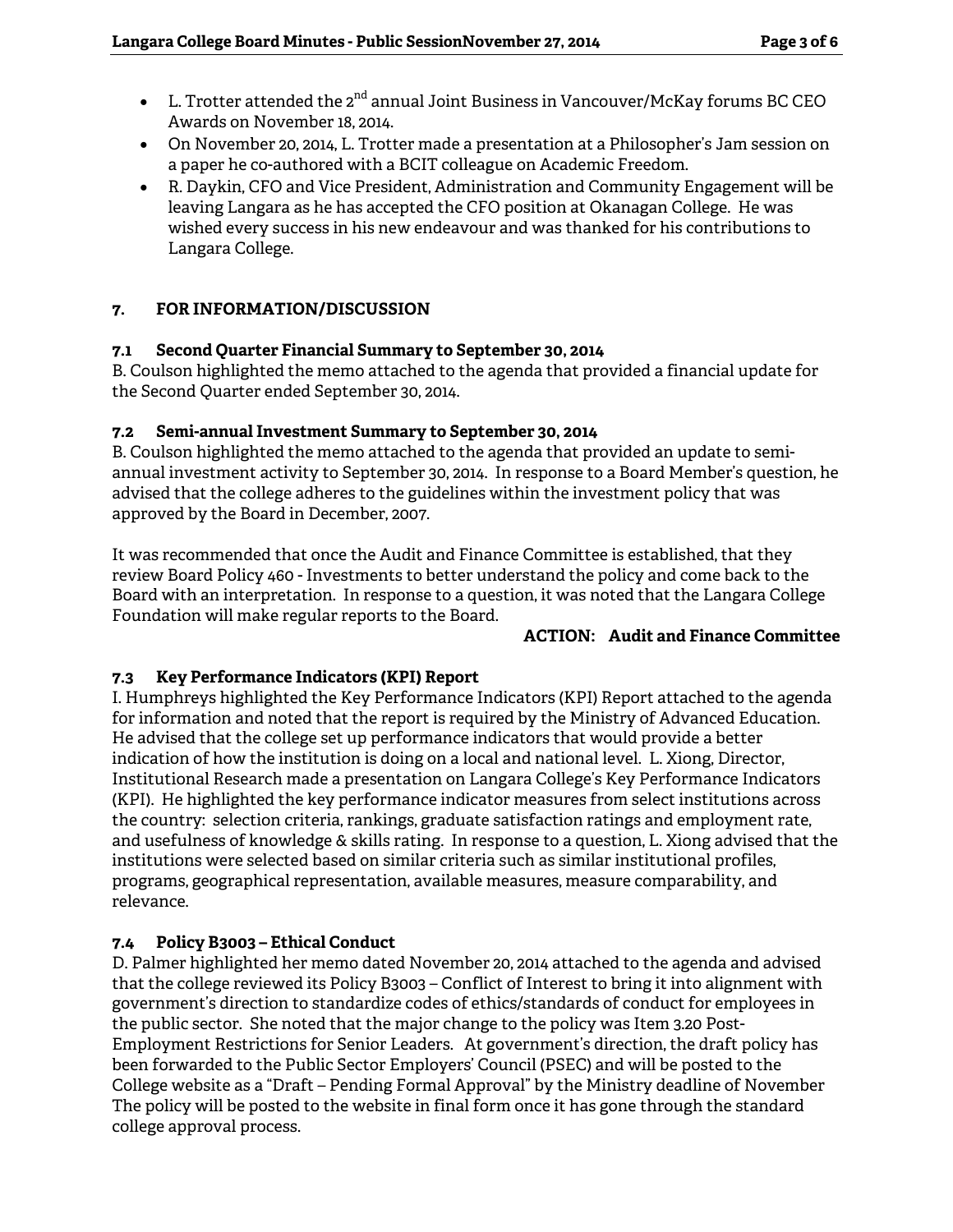## **7.5 Governance and Nominating Committee (GNC)**

#### **a) GNC Work Plan**

S. Edzerza Fox highlighted the GNC Work Plan attached to the agenda for information.

#### **b) Board Evaluation Process**

S. Edzerza Fox highlighted her memo dated November 20, 2014, attached to the agenda for information and advised that the Governance and Nominating Committee was made aware that the Board is due for an evaluation process to include the College Community. Due to the recent Presidential search and the turnover in Board membership, this evaluation was not completed for the 2013/14 fiscal year. However, she did note that following the existing evaluation process, the next evaluation will include the college community and will begin in the new year. The Board will receive information at the January 2015 Board meeting.

#### **ACTION: Governance and Nominating Committee**

### **c) Draft Resolution 310 – Board Coordinating Committee**

**d) Draft Resolution 312 – Audit and Finance Committee** 

## **e) Rescinding of Resolution 320 – Audit Subcommittee**

S. Edzerza Fox advised that once the Governance and Nominating Committee was established, it was directed by the Board to look at committee structures. The three Board Resolutions attached to the agenda were the final three committees under review and were being presented for information and discussion. The terms of reference for the existing committees were tidied up and two committees were combined into one. The intent was to bring these resolutions back to the Board in January for approval. After a fulsome discussion, the Board had no changes to the resolutions and recommended that they be approved rather than be brought back in January.

It was moved by Z. Buric, seconded by C. Painter

 **THAT, Resolution #310 – Board Coordinating Committee be approved as presented. Carried Unanimously.** 

It was moved by Z. Buric, seconded by J. Lowe

 **THAT, Resolution #312 – Audit and Finance Committee be approved as presented, and; THAT, the Members of the Audit and Finance Committee be Charlene Barkman, David Bowra, Kwin Grauer and Jas Sandhu; and THAT, Kwin Grauer act as Committee Chair.** 

**Carried Unanimously.** 

It was moved by Z. Buric, seconded by J. Lowe  **THAT, Resolution #320 – Audit Subcommittee be rescinded.** 

**Carried Unanimously.** 

#### **7.6 2015/16 Budget Update**

R. Daykin provided an update on the planning process for the 2015/16 Budget and highlighted what has occurred since April to close the budget gap. He noted that a lot of education has been provided to the college community through individual meetings and town halls. A public announcement will be made in mid-late January on what the plan is to close the budget gap and present a balanced budget to the government.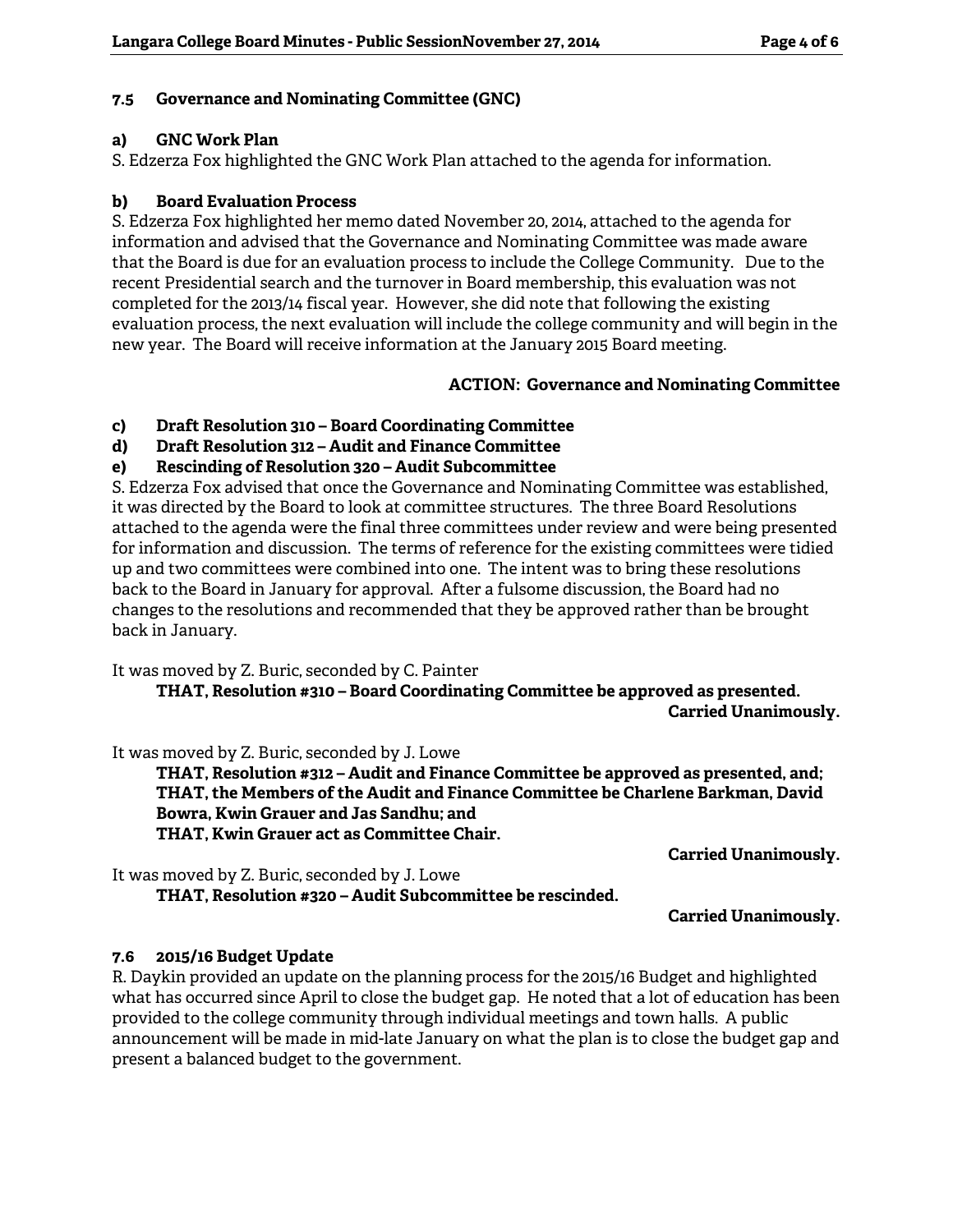## **8. EDUCATION COUNCIL REPORTS**

D. Bowra reminded Board Members of Section 23 of the BC College and Institute Act that requires Education Council to advise the board on the development of educational policy.

### **8.1 Report of the Meeting held on September 23, 2014**

G. Krause highlighted the summary report of the Education Council meeting held on September 23, 2014, attached to the agenda and highlighted course changes, Continuing Studies new and revised certificate programs, and revisions to the Continuing Studies Singer-songwriter certificate program to be eligible for student loans.

## **8.2 Report of the Meeting held on October 21, 2014**

G. Krause highlighted the summary report of the Education Council meeting held on October 21, 2014, attached to the agenda and noted new program proposals, program changes – especially to the Post Degree Diploma in Nursing Practice in Canada to allow the program to be offered to nurses from other countries other than India, new courses, revisions to the Continuing Studies Digital Music certificate program to be eligible for student loans, and an additional Fall intake for PDD in Business Administration and Marketing.

G. Krause noted that Continuing Studies student loan eligible programs go to Education Council for approval and other Continuing Studies programs go to Education Council for information.

## It was moved by C. Painter, seconded by A. Postnikoff

## **THAT, the Education Council Summary Reports for the meetings held on September 23, 2014 and October 21, 2014 be received for information.**

**Carried Unanimously.** 

#### **9. BOARD MEMBERS' REPORT**

Nil.

#### **10. CONSTITUENT GROUP REPORTS**

R. Chow advised that the Langara College Administrators' Association (LCAA) would like to thank R. Daykin for his contribution and service to Langara College and wish him well in his new position.

R. Chow advised that the LCAA and the Langara Employee Development Centre (LEDC) hosted a workshop on "Difficult Conversations" with Claire Simpkins.

# **11. VISITORS' COMMENTS**

Nil.